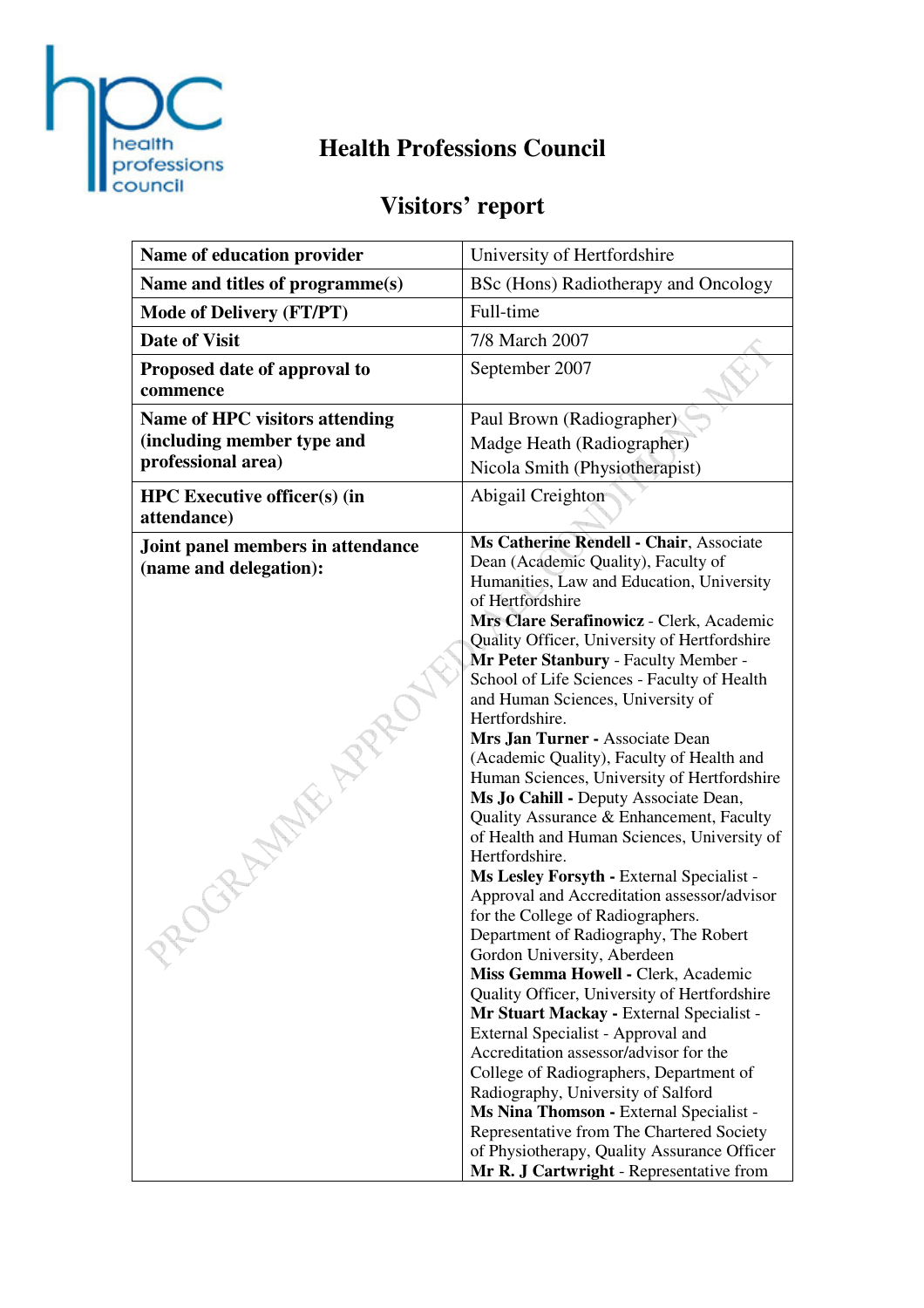| Health Profession Council, Visitor,         |
|---------------------------------------------|
| Paramedic, Divisional Manager - West        |
| Midlands Ambulance Service NHS Trust        |
| Ms Sue Boardman - Representative from       |
| Health Profession Council, Visitor,         |
| Paramedic, Course Leader - Sheffield Hallam |
| University                                  |

#### **Scope of visit** *(please tick)*

| New programme                                    |  |
|--------------------------------------------------|--|
| Major change to existing programme               |  |
| <b>Visit initiated through Annual Monitoring</b> |  |
|                                                  |  |
| <b>Confirmation of meetings held</b>             |  |

#### **Confirmation of meetings held**

|                                                                                     | Yes | N0 | N/A |
|-------------------------------------------------------------------------------------|-----|----|-----|
| Senior personnel of provider with responsibility for resources<br>for the programme |     |    |     |
| Programme team                                                                      |     |    |     |
| Placements providers and educators                                                  |     |    |     |
| Students (current or past as appropriate)                                           |     |    |     |

#### **Confirmation of facilities inspected**

 $\triangle$ 

|                                   | Yes | N <sub>0</sub> | N/A |
|-----------------------------------|-----|----------------|-----|
| Library learning centre           |     |                |     |
| <b>IT</b> facilities              |     |                |     |
| Specialist teaching accommodation |     |                |     |

**Confirmation that particular requirements/specific instructions (if any) of the Education and Training Committee that have been explored e.g. specific aspects arising from annual monitoring reports.** 

| Requirement (please insert detail) | <b>Yes</b> |  |
|------------------------------------|------------|--|
|                                    |            |  |
|                                    |            |  |
|                                    |            |  |

| Proposed student cohort intake number please state | <b>Min. 12</b> |
|----------------------------------------------------|----------------|
|                                                    | <b>Max. 40</b> |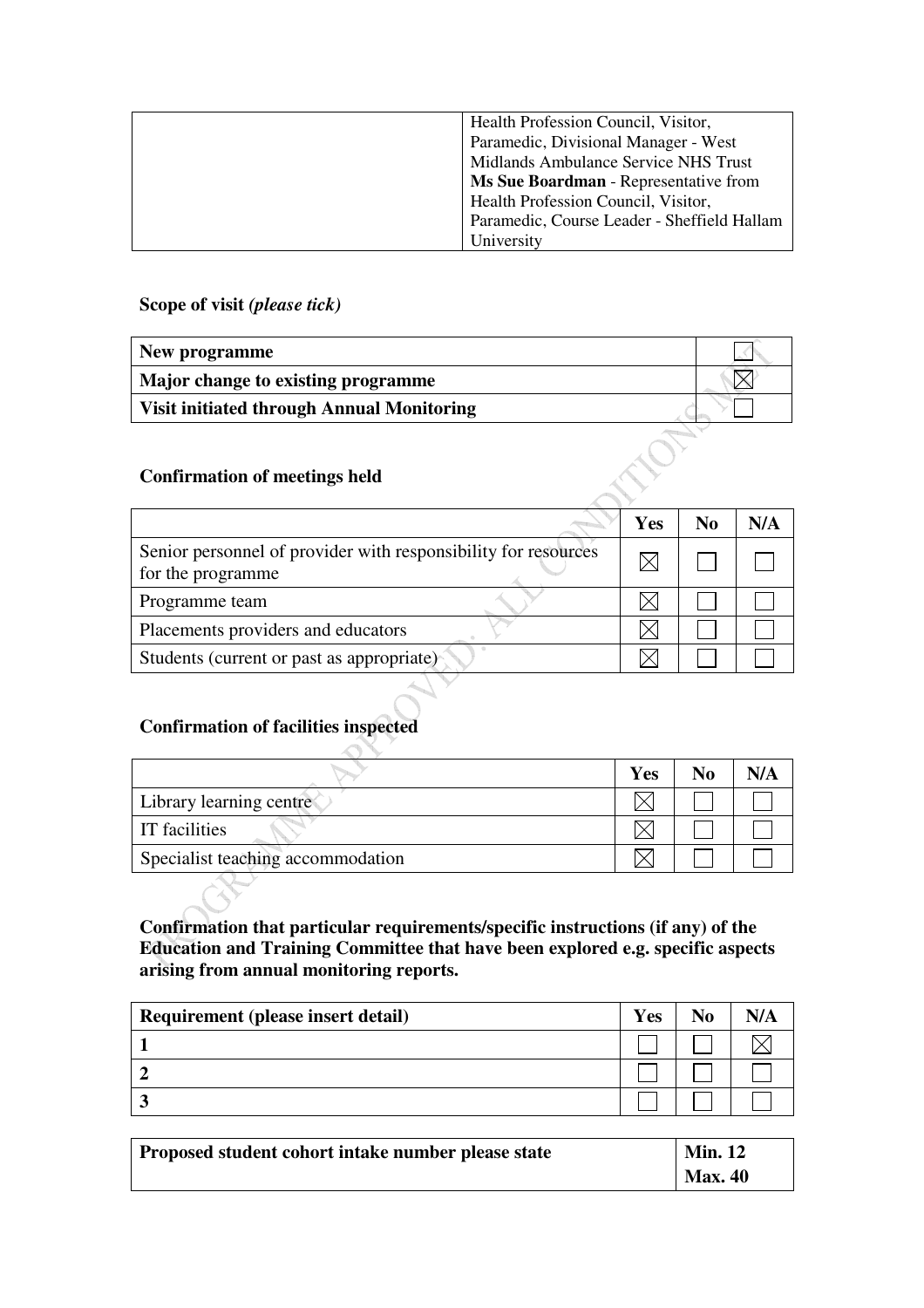The following summarises the key outcomes of the Approval event and provides reasons for the decision.

## **CONDITIONS**  *SET 6. Assessment standards*

6.1 The assessment design and procedures must assure that the student can demonstrate fitness to practise.

**Condition:** The programme team must review the wording used in the level descriptors in assessment for the placement components.

**Reason:** Currently the pass mark criterion in the placement components allows a student to pass but require support. This means that they would not meet the standards of proficiency and be able to apply to enter the professional register. The wording in the level descriptors must be reviewed to ensure that all students who pass the placement modules meet the standards of proficiency and can begin to practise without supervision.

**Deadline for conditions to be met: 30 April 2007** 

**Expected date visitors' report submitted to Panel for approval: 31 May 2007 Expected date programme submitted to Panel for approval: 12 June 2007** 

## **RECOMMENDATIONS**

4.4 The curriculum must remain relevant to current practice.

**Recommendation:** The programme team should review the module documentation to make clearer where complementary and alternative medicine is included in the curriculum.

**Reason:** During the meeting with the programme team, the Visitors learnt of examples where students were exposed to complementary and alternative medicines. The Visitors felt that the programme team should make it more explicit in the documentation where students can expect to be introduced to these approaches and their relevance to radiography.

### **COMMENDATIONS**

- Well prepared and transparent review of the programme, which was engaging with a wide range of stakeholders.
- Good interprofessional learning ideas
- Good level of interprofessional working across the School, which was evidence in the individual programmes